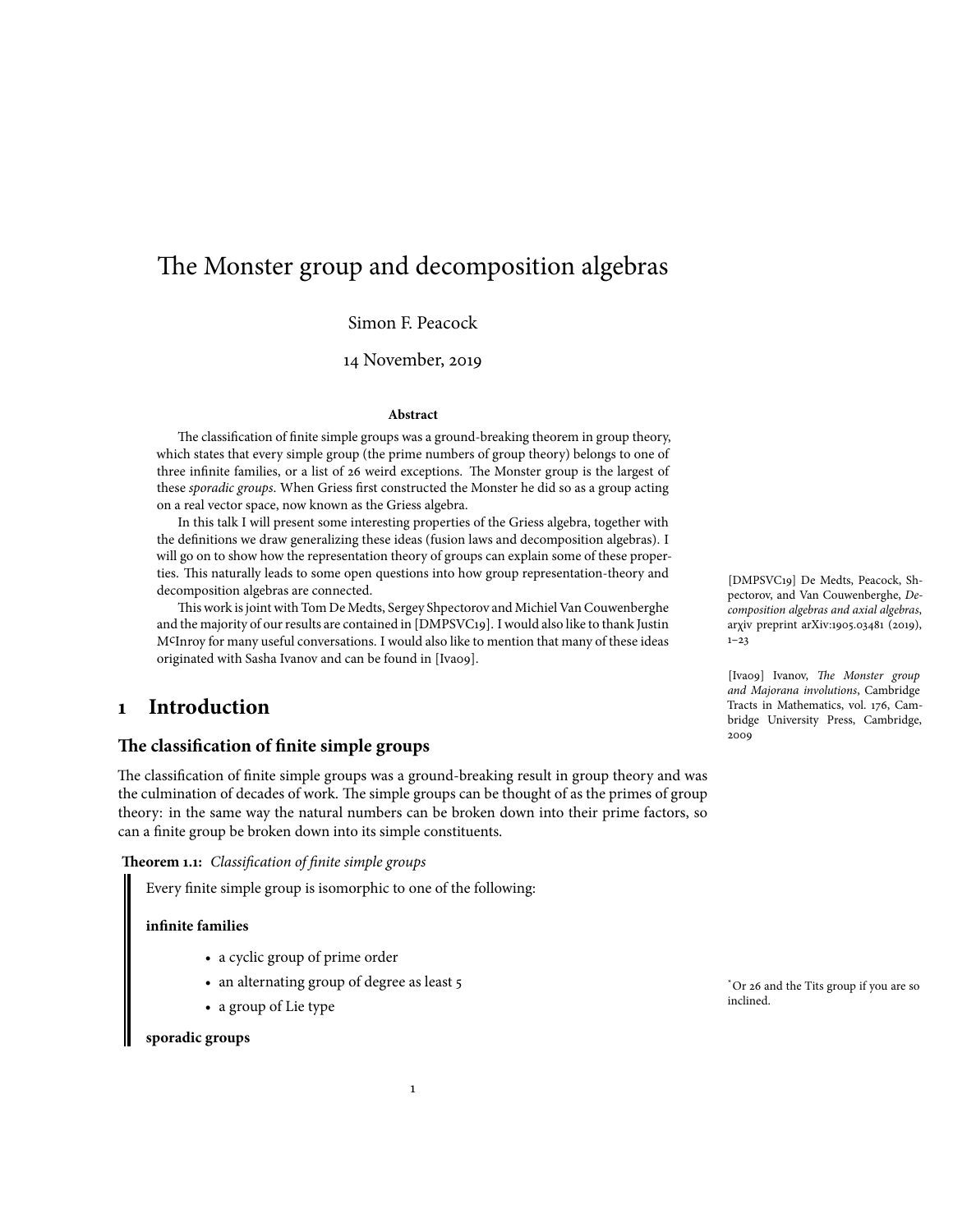• one of  $27^*$  weird exceptions

The biggest sporadic group is called the Monster group, often denoted M and has an order of about 8  $\times$  10<sup>53</sup>. The second biggest is called the Baby Monster with an order of around 4  $\times$  10<sup>33</sup>.

### **History**

I

### **Early to mid 70s**

Bernd Fischer first predicted the existence of the Monster group in the early 70s and independently Robert Griess predicted its existence in a paper from 1976 ([Gri76]). Griess wrote that it should be a groupwith two conjugacy classes of involutions and the centralizer of one type of involution should be isomorphic to a double cover of the Baby Monster, 2.*B*.

#### **Late 70s**

The character table of a group is a square grid of numerical data, which dictates much of the structure of the group, although not quite it's isomorphism class. Fischer, Donald Livingstone and Michael Thorne managed to calculate the character table of the Monster group ([Tho78]). Allegedly the calculations took all night and they were all heavy smokers, so much so that there were major complaints by the school's cleaning staff about the state of the room. Although, undeniably it was a remarkable achievement, not least because they still didn't know if the group even existed.

### **The 80s**

Griess finally managed to show that a Monster group existed in 1982 in his paper *The friendly giant* ([Gri82]). In this paper he exhibited the Monster group as the automorphism group of a 196 884-dimensional R-algebra (now known as the Griess algebra), but at this time it was still not known to be unique. John Thompson had shown that uniqueness would follow from the existence of a 196 883-dimensional faithful representation and it was in 1985 that Norton first claimed to have proved of it's existence. Norton's proof never appeared in print however, and so it wasn't until 1989 when Griess, Ulrich Meierfrankenfeld and Yoav Segev published their paper [GMS89] that a proof of uniqueness was first seen.

### **2 The Griess algebra**

The Monster group was first constructed as the automorphism group of the 196, 884-dimensional R-algebra now known as the Griess algebra.

**Definition** (Algebra). For a field  $\mathbb{F}$ , an  $\mathbb{F}$ -algebra *A* is a vector space over  $\mathbb{F}$  together with a multiplication that distributes over addition and commutes with scalars. That is there is a map

such that

$$
A \times A \longrightarrow A
$$
  
\n
$$
(a, b) \mapsto ab
$$
  
\n
$$
a(b+c) = ab + ac
$$

$$
(a+b)c = ac + bc
$$
  

$$
(\lambda a)b = a(\lambda b) = \lambda(ab)
$$

[Gri76] Griess, Jr., *The structure of the "Monster" simple group*, Proceedings of the Conference on Finite Groups (Univ. Utah, Park City, Utah, 1975), 1976, pp. 113–118

[Tho78] Thorne, *On Fischer's "Monster"*, Ph.D. thesis, University of Birmingham, 1978

[Gri82] Griess, Jr., *The friendly giant*, Invent. Math. **69** (1982), no. 1, 1–102

[GMS89] Griess, Jr., Meierfrankenfeld, and Segev, *A uniqueness proof for the Monster*, Ann. of Math. (2) **130** (1989), no. 3, 567–602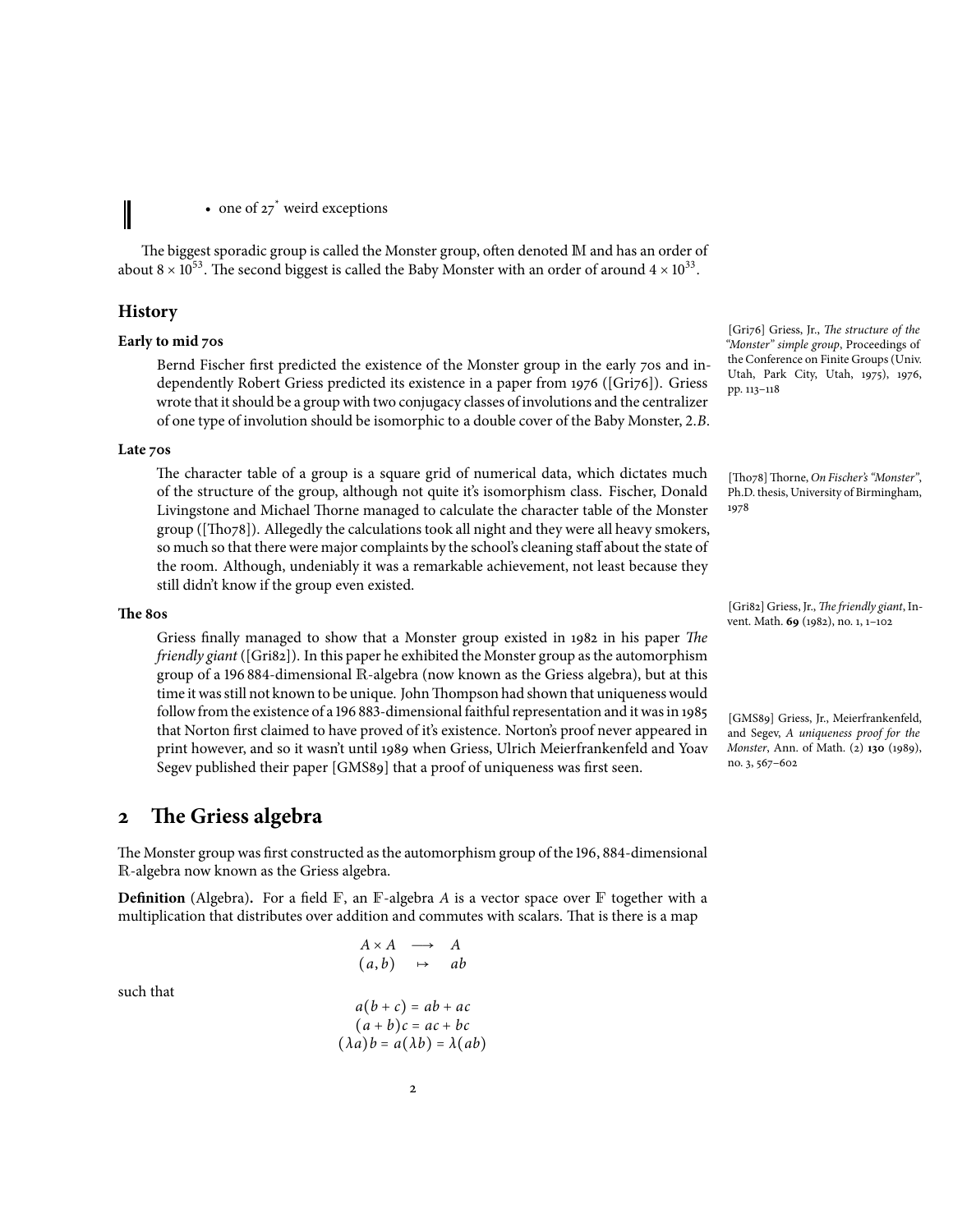for all  $a, b, c \in A$  and  $\lambda \in \mathbb{F}$ .

Note that we can drop thislast condition by instead defining the multiplication as a map from the tensor product,  $A \otimes A \rightarrow A$ , rather than from the Cartesian product.

The Griess algebra is a 196 884-dimensional  $\mathbb R$ -algebra, that is commutative but non-associative.

**commutative**  $(ab) = (ba) \forall a, b \in A$ ,

**non-associative**  $(ab)c \neq a(bc)$  for some  $a, b, c \in A$ .

Griess began with a particular module for the group  $2^{1+24}$ . Co<sub>1</sub> and then defined the algebra multiplication on this module. He then showed that the group of automorphisms of this algebra formed a simple group consistent with the predicted Monster group.

**Definition** (Algebra automorphism). For an algebra *A*, an automorphism  $\varphi$ ∶ *A* → *A*, is a linear map that respects the algebra multiplication:

 $\varphi(a)\varphi(b) = \varphi(ab)$  for all  $a, b \in A$ .

The Griess algebra turns out to be the same as the degree 2 part of the monster vertex operator algebra. In particular describes the conformal field theory for 24 free bosons compactified on the torus induced by the Leech lattice orbifolded by the two-element reflection group $^\dagger.$ 

### **Fusion laws**

Inside the Griess algebra there are a set of special idempotent elements that we call axes. Letting *A* denote the Griess algebra and letting *a* ∈ *A* be an axis we can define the adjoint action of *a* on *A*.

$$
\begin{array}{ccc}\n\text{ad}_a: A & \longmapsto & A \\
x & \mapsto & ax\n\end{array}
$$

This defines a linear map on the vector space *A* and in particular it turns out to be diagonalizable. Thus we can decompose *A* into its eigenspaces. Since *a* is idempotent we know that  $ad_a(a) = a$ and thus *a* is a 1-eigenvector. In fact the 1-eigenspace is one-dimensional and hence, up to scaling, *a* is the only 1-eigenvector. The other eigenvalues for  $ad_a$  are 0,  $1/4$  and  $1/32$  and their eigenspaces have dimensions 96256, 4371 and 96256 respectively.

It may seem strange to have an idempotent with eigenvalues that are neither 1 or 0, but this is only implied in the associative case. If we have an associative multiplication and idempotent  $e = e^2$  with *x* a *λ*-eigenvector for ad<sub>*e*</sub> then

$$
\lambda x = \mathrm{ad}_e(x) = e x = (e^2)x = e(ex) = e(\lambda x) = \lambda (e x) = \lambda^2 x
$$

so  $\lambda \in \{0,1\}$ . However in the non-associative case there is no reason to believe that  $(e^2)x = e(ex)$ and hence  $\lambda$  is not so constrained.

We write  $A^a_\lambda$  for the  $\lambda$ -eigenspace of ad<sub>*a*</sub>. Now we have already claimed that the 1-eigenspace is spanned by *a* and so it is clear that for any eigenvalue  $\lambda$  we have  $A_1^a A_\lambda^a \subseteq A_\lambda^a$ . In fact the algebra multiplication also acts in a particularly nice way with respect to the other eigenspaces. This can be tabulated as follows

<sup>†</sup>The author is far from ashamed to say that he has very little idea what this means, but thought it sounded important and so simply copied it directly from wikipedia.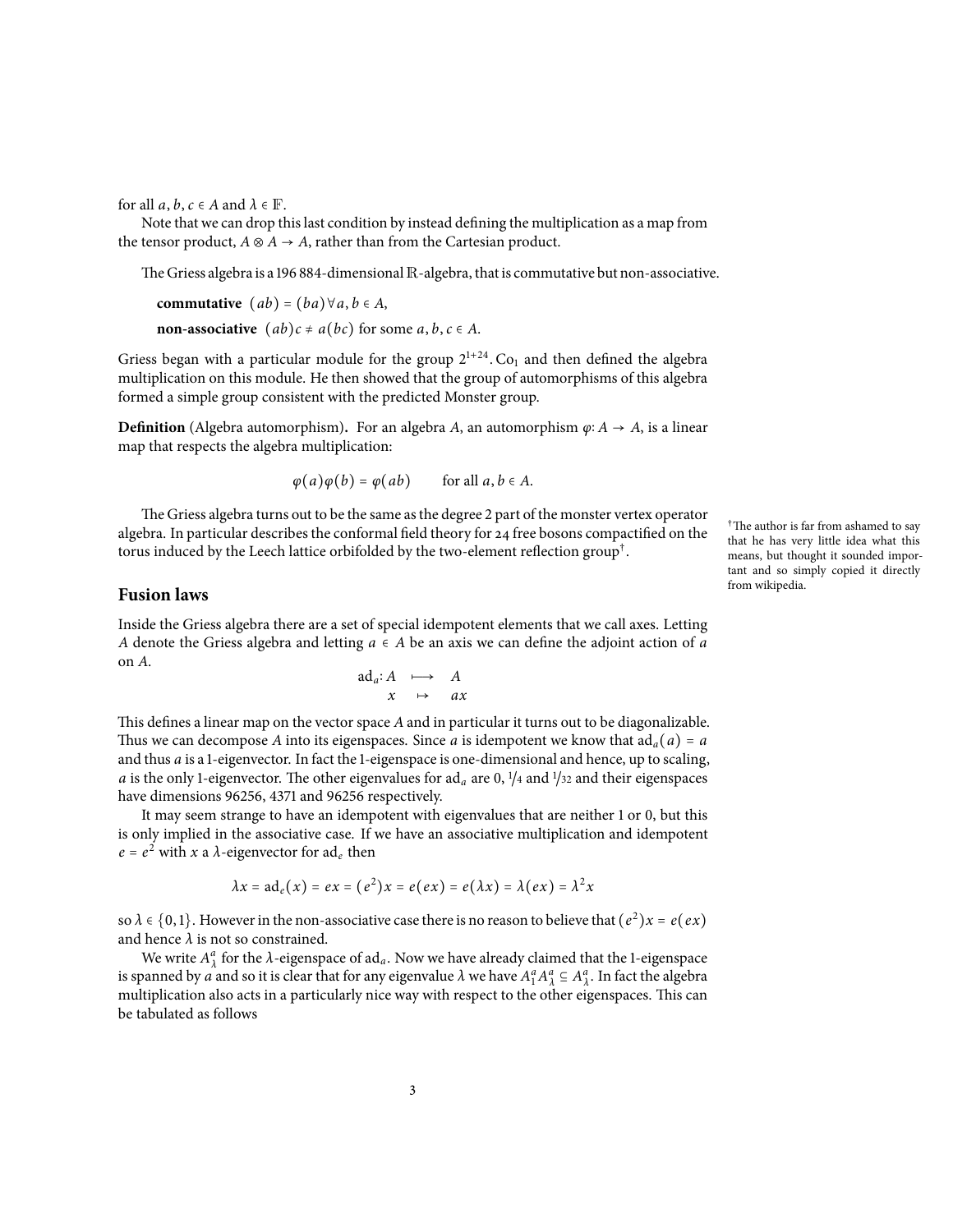|                                     | $A_1^a$ | $A_0^a$        | $A_{1/4}^a$          | $A_{1/32}^a$                          |
|-------------------------------------|---------|----------------|----------------------|---------------------------------------|
| $A_1^a$                             | $A_1^a$ | $\overline{0}$ | $A_{1/4}^a$          | $A^a_{1/32}$                          |
| $A_0^a$                             |         | $A_0^a$        | $A_{1/4}^a$          | $A^a_{1/32}$                          |
| $A_{1/4}^a$                         |         |                | $A_1^a \oplus A_0^a$ | $A^a_{1/32}$                          |
| $A^a_{\scriptscriptstyle 1\!/\!32}$ |         |                |                      | $A_1^a \oplus A_0^a \oplus A_{1/4}^a$ |

For example if *x* and *y* are both <sup>1</sup>/<sup>4</sup>-eigenvectors then *x y* can be expressed as a sum of1-eigenvectors and 0-eigenvectors. Note that since the multiplication is commutative we need only complete the upper triangular part of this table. This table inspires what we now call a *fusion law*.

**Definition** (Fusion law)**.** A *fusion law* is a set *X* and a binary operation *∗*

$$
\begin{array}{ccc}\nX \times X & \longrightarrow & 2^X \\
(x, y) & \mapsto & x * y\n\end{array}
$$

If  $x * y = y * x$  for all  $x, y \in X$  then we say the law is *symmetric*. If  $e * x \subseteq \{x\}$  and  $x * e \subseteq \{x\}$  for all  $x \in X$  then we call  $e$  a *unit* of the fusion law. If  $e * x = \emptyset = x * e$  for all  $x \in X$  then we say *e* is *annihilating*. If *e* ∗ *x* ⊆ {*e*} and *x* ∗ *e* ⊆ {*e*} for all *x* ∈ *X* then we say *e* is absorbing.

The fusion law we saw for the Griess algebra is called the *Ising fusion law*. It is a symmetric fusion law and both the 1 and 0 parts are units.

**Definition** (Morphism of fusion laws). Let  $(X, *)$  and  $(Y, *)$  be fusion laws. A morphism of  $(X, *)$  to  $(Y, *)$  is a set map  $\eta: X \to Y$  such that (for the obvious extension of  $\eta$  to the power sets)

$$
\eta(x_1 * x_2) \subseteq \eta(x_1) \star \eta(x_2).
$$

An obvious source of fusion laws come from the multiplication tables of groups. Specifically if *G* is a group we define the group fusion law  $(G, \bullet)$  by  $g \bullet h = \{ gh \}$  for all  $g, h \in G$ . We call any morphism of a fusion law (*X*, *∗*) to the group fusion law for *G* a grading of (*X*, *∗*) by *G*.

*Example.* Let  $X = \{1, 0, \frac{1}{4}, \frac{1}{32}\}$  and  $(X, *)$  be the Ising fusion law. Define the map  $\eta: X \to C_2$ from *X* to the cyclic group on two elements by

$$
\eta(x) = \begin{cases} 0 & \text{if } x \in \{1, 0, \frac{1}{4}\} \\ 1 & \text{if } x = \frac{1}{32} \end{cases}
$$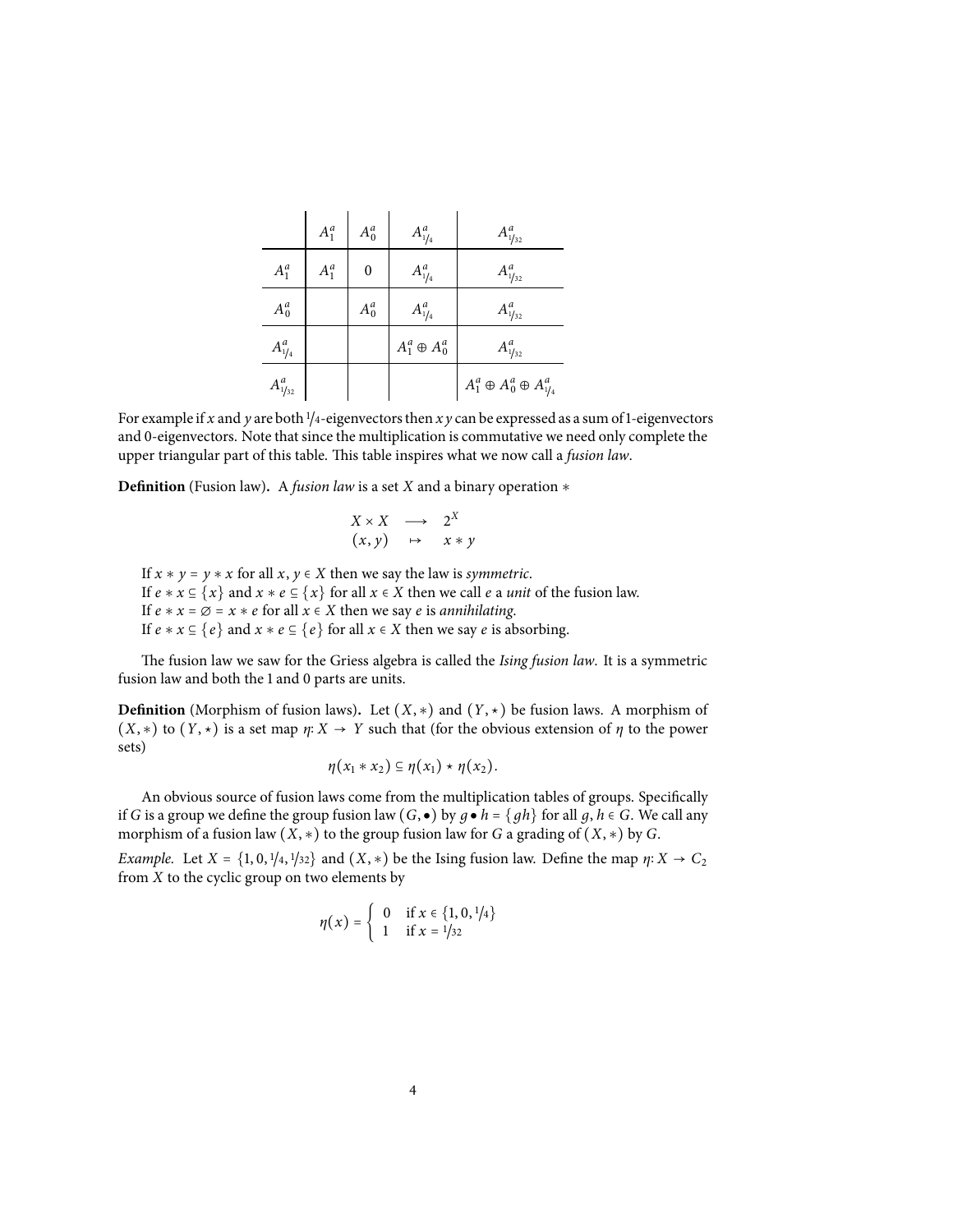|              | $A_1^a$ | $A_0^a$ | $A_{1/4}^a$          | $A^a_{1/32}$                          |
|--------------|---------|---------|----------------------|---------------------------------------|
| $A_1^a$      | $A_1^a$ |         | $A_{1/4}^a$          |                                       |
| $A_0^a$      |         | $A_0^a$ | $A_{1/4}^a$          | А                                     |
| $A_{1/4}^a$  |         |         | $A_1^a \oplus A_0^a$ | $A_{1/32}^{\prime\prime}$             |
| $A^a_{1/32}$ |         |         |                      | $A_1^a \oplus A_0^a \oplus A_{1/4}^a$ |

### **Decomposition algebras**

From a fusion law we wish to define decompositions of an algebra with respect to the law.

**Definition** (Decomposition). Given a fusion law  $\mathcal{F} = (X, *)$  and an algebra *A*. An  $\mathcal{F}$ -decomposition of *A* is a direct sum decomposition of *A* as a vector space with a summand for each  $x \in X$ ,

$$
A=\bigoplus_{x\in X}A_x,
$$

such that for all  $x, y \in X$ 

$$
A_x A_y \subseteq \bigoplus_{z \in x \ast y} A_z \stackrel{\text{def}}{=} A_{x \ast y}.
$$

An *F*-decomposition algebra is an algebra *A* together with a list of *F*-decompositions Φ, indexed by some some set *I*. That is, for each  $i \in I$ ,  $\Phi[i]$  is an *F*-decomposition.

*Example.* The Griess algebra is a decomposition algebra for the Ising fusion law, where we can take *I* to be the set of axes. For an axis  $a \in A$ , we define  $\Phi[a]$  to be the eigenspace decomposition of *A* with respect to ad*a*.

The final interesting property of the Griess algebra, over and above a decomposition algebra is the existence of an axis for each decomposition. This inspires the final definition of an axis for a decomposition.

**Definition** (Axis). Let  $A = \bigoplus_{x \in X} A_x$  be an  $(X, *)$ -decomposition of an algebra, *A*. An element  $a \in A$  is called a *left axis* of the decomposition if there are field elements  $\lambda_x \in \mathbb{F}$  for each  $x \in X$ such that  $ab = \lambda_x b$  whenever  $b \in A_x$ . We similarly define right axis for right multiplication by *a* and axis where the multiplication can be on either side, such as in the case of a commutative algebra.

A decomposition algebra *A*, is called (left/right) *axial* if there are scalars  $\lambda_x$  for each  $x \in X$ and elements  $a_i$  for each  $i \in \mathcal{I}$  such that  $a_i$  is a (left/right) axis for  $\Phi[i]$ .

## **3 Groups from algebras**

The Griess algebra was developed as a way of describing the Monster group and in general we would like to assign a group to each decomposition algebra. Calculating the automorphism group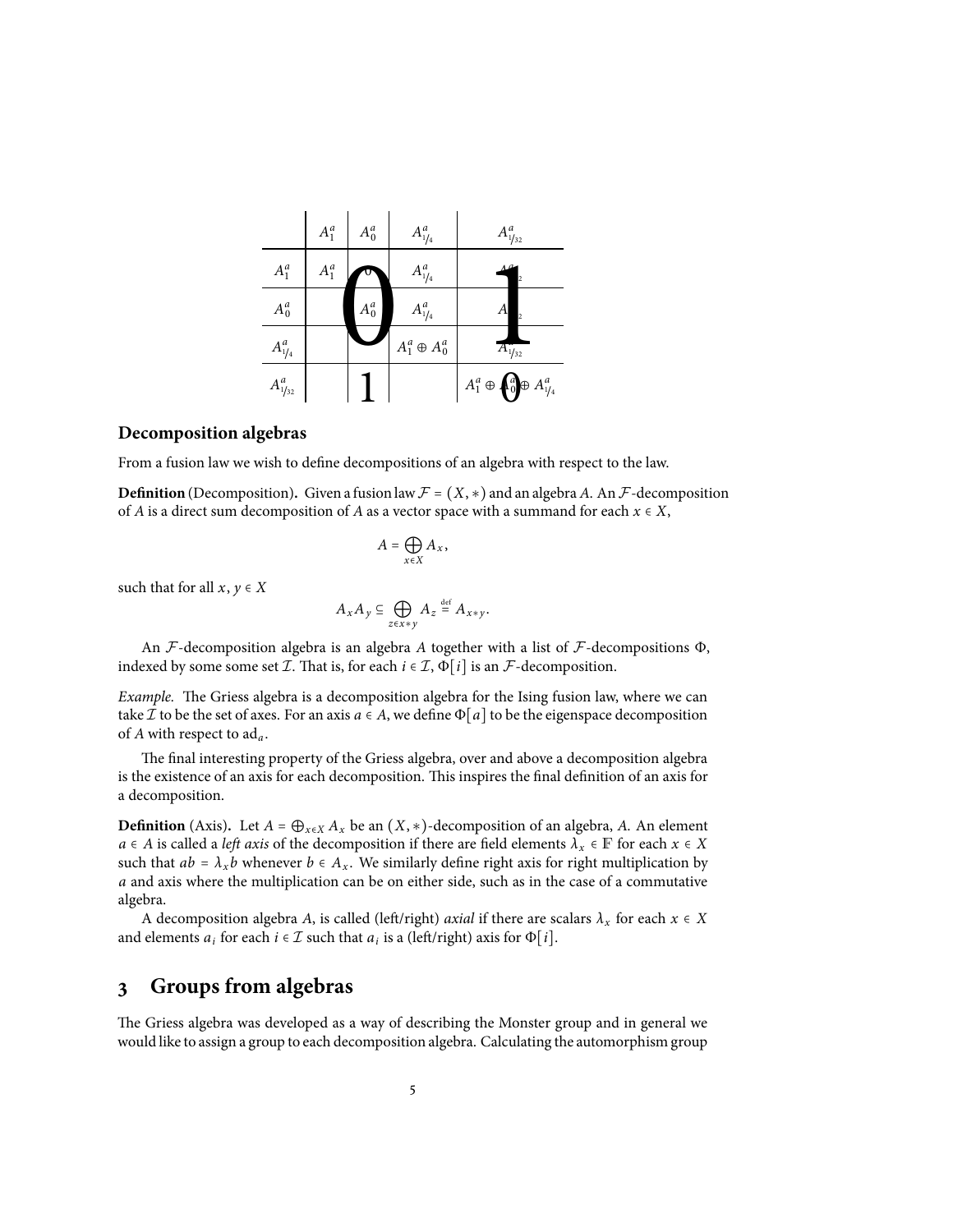of an algebra can be hard in practice and so we wish to find an easy to describe class of automorphisms. We begin with a decomposition algebra for a group fusion law. Note that everything we will describe can be transferred to a general fusion law via a grading.

### **Miyamoto automorphisms**

For simplicity of exposition we will restrict to the case of a *C*2-grading as is the case for the Griess algebra. Let *A* be a decomposition algebra for the  $C_2$  group law and let  $i \in \mathcal{I}$ . We have the  $i^{\text{th}}$ decomposition of *A* into two parts  $A = A_0^i \oplus A_1^i$ . This decomposition allows us to define the *i*<sup>th</sup> *Miyamoto automorphism* of *A* as

$$
\begin{array}{rcl}\n\tau_i: A & \longrightarrow & A \\
x & \mapsto & \begin{cases}\nx & x \in A_0^i \\
-x & x \in A_1^i\n\end{cases}\n\end{array}
$$

and extended linearly.

It is easy to check that this is an automorphism: let  $x_0, y_0 \in A_0$  and  $x_1, y_1 \in A_1$  then for  $x = x_0 + x_1$  and  $y = y_0 + y_1$ 

$$
\tau(xy) = \tau(x_0y_0 + x_1y_0 + x_0y_1 + x_1y_1)
$$
  
\n
$$
= \tau(x_0y_0) + \tau(x_1y_0) + \tau(x_0y_1) + \tau(x_1y_1)
$$
 by linearity  
\n
$$
= x_0y_0 - x_1y_0 - x_0y_1 + x_1y_1
$$
 by the fusion law  
\n
$$
= (x_0 - x_1)(y_0 - y_1)
$$
  
\n
$$
= \tau(x)\tau(y)
$$

The important point here is that the map

$$
C_2 \longrightarrow \mathbb{F}
$$
  
\n
$$
0 \longrightarrow 1
$$
  
\n
$$
1 \longrightarrow -1
$$

is a linear character for *C*2. In general we can define a Miyamoto automorphism for any decomposition and any linear character.

**Definition** (Miyamoto group)**.** The *Miyamoto group* of a group-graded decomposition algebra is the subgroup of the automorphism group of the algebra, generated by all Miyamoto automorphisms.

### **4 Representation theory**

We briefly sawreference to linear charactersin the last section, thisis an example of a 1-dimensional module (or representation) for a group. Here we will consider more general modules. We will restrict to the case of characteristic zero; in this setting the representation theory of groups is particularly nice: for a given finite group there is a finite number of simple modules, with all other modules being (isomorphic to) a direct sum of these. The character table for a group is a table numerical information linked to these simple modules. We begin with Schur's lemma, which essentially says that simple modules act like 1-dimensional spaces.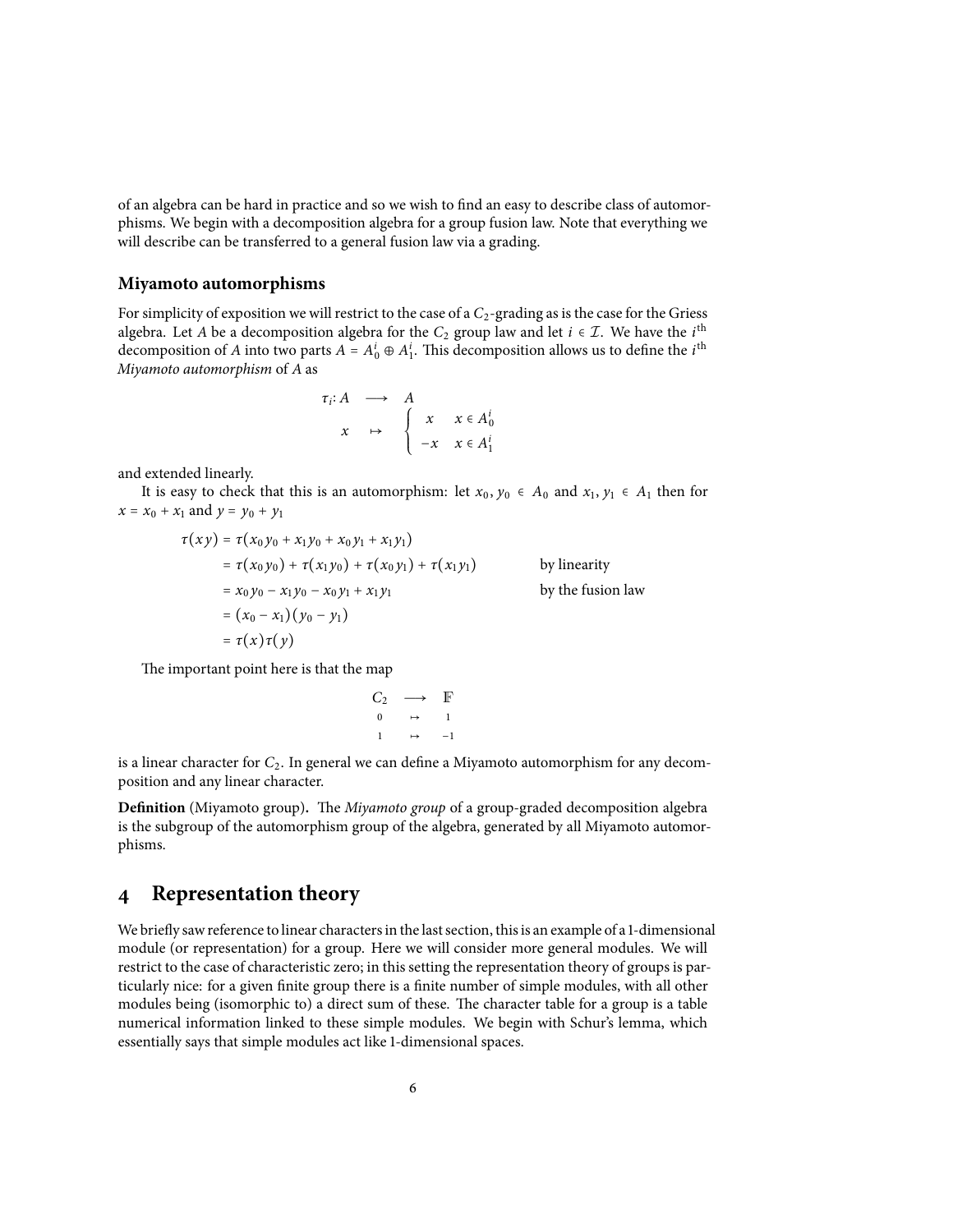**Definition** (Module). Let *G* be a group and  $\mathbb{F}$  a field. A module *M* for *G* over  $\mathbb{F}$  is an vector space (over <sup>F</sup>) together with an action of *<sup>G</sup>*:

$$
\begin{array}{ccc} G \times M & \longrightarrow & M \\ (g, m) & \mapsto & gm \end{array}
$$

such that  $g(hm) = (gh)m$  and  $\lambda(gm) = g(\lambda m)$  for all  $g, h \in G, m \in M$  and  $\lambda \in \mathbb{F}$ .

Lemma 4.1 (Schur). Let G be a finite group and let S and T be simple representations of G over a *field* F*. Then*

$$
\operatorname{Hom}_{\mathbb{F}G}(S,T) \cong \left\{ \begin{array}{ll} \mathbb{F} & S \cong T \\ 0 & \text{otherwise} \end{array} \right.
$$

This means that once you have found an isomorphism pairing a basis of *S* to a basis of *T*,  $s_i \mapsto$  $t_i$ , then the only other maps that can exist involve scaling the basis independently of *i*,  $s_i \mapsto \lambda t_i$ . A slight generalization of Schur's lemma tells us that if *M* is a module and *S* is a simple module then Hom $(M, S) = 0$  unless *S* is isomorphic to a direct summand of *M*. If Hom $(M, S) \neq 0$  then we say that *S* is a constituent of *M*.

### **The representation fusion law**

The tensor product was mentioned briefly in the definition of a multiplication for an algebra. We can form the tensor product of modules in a similar way. If we take two modules *M* and *N* of dimensions *m* and *n* respectively, then their tensor product *M* ⊗ *N* is a module of dimension *mn*. This is simply the tensor product of vector spaces together with the diagonal action

$$
g(x\otimes y)=gx\otimes gy.
$$

Now since we can decompose *M* ⊗ *N* into simple summands we can ask what are its constituents. In particular, if *S* and *T* are simple modules we can ask what are the constituents of *S* ⊗ *T*. This idea leads to the definition of the representation fusion law.

**Definition** (Representation fusion law). Let  $S = \{S_i\}$  be a set of (some or all) simple modules for *G* over  $\mathbb{F}$ . The *representation fusion law*  $(S, *)$  is given by

$$
S_i * S_j = \{ T \in S \mid T \text{ a constituent of } S_i \otimes S_j \}
$$

**Proposition 4.2.** *Let <sup>G</sup> be a finite group,* <sup>F</sup> *a field and <sup>S</sup> the complete set of simple modules. Then the fusion law*  $(S, *)$  *is graded by the*  $Z(G)$ *, the center of*  $G$ *.* 

The grading is given by first restricting  $S \in S$  to  $Z(G) \leq G$ , which has a unique constituent up to isomorphism. We then note that the character group of an abelian group is isomorphic to the group and this gives the grading.

### **Decomposition algebras via representation theory**

We demonstrate how to get an (axial) decomposition algebra using representation theory.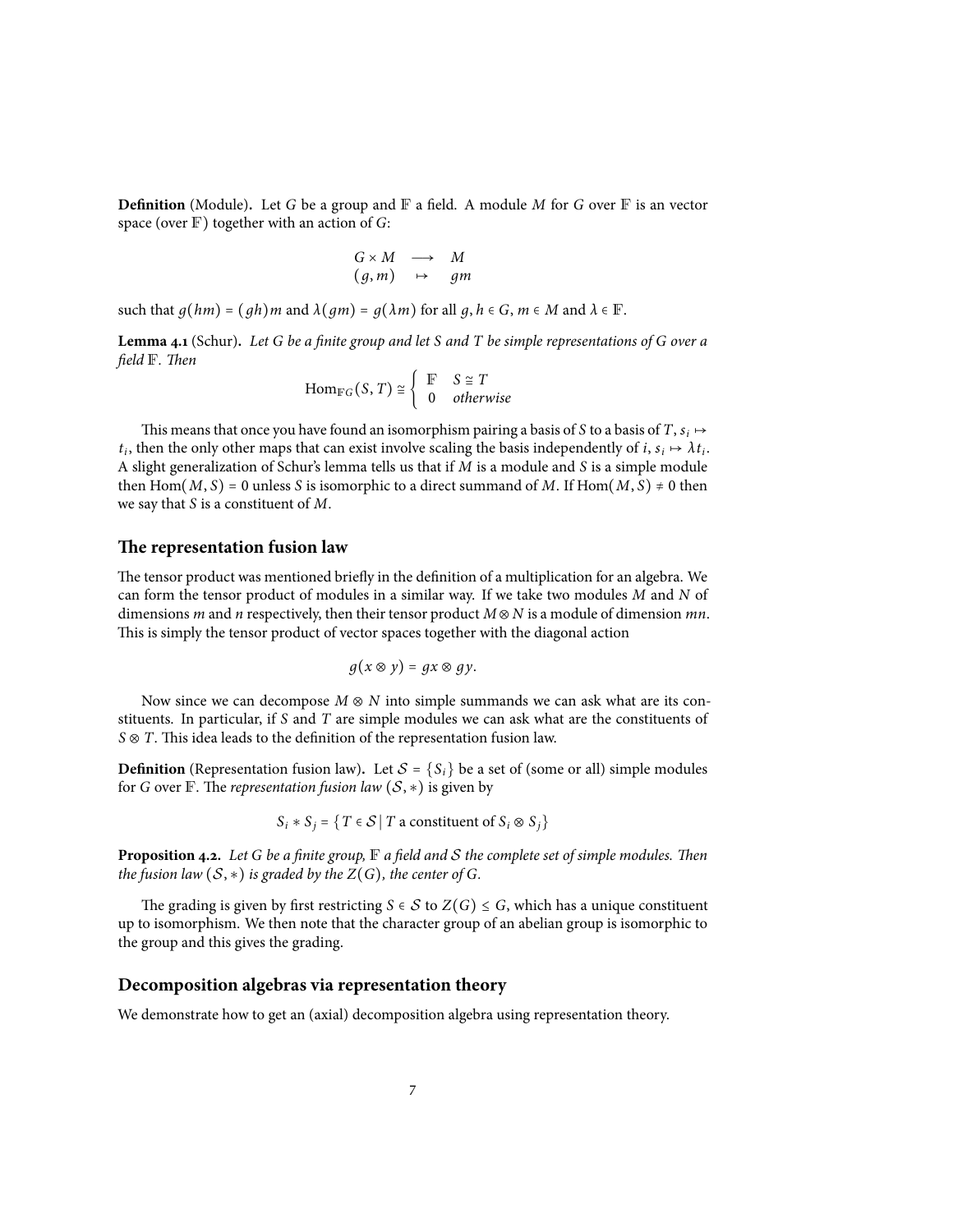Let *A* be the smallest faithful representation of the Monster over  $\mathbb{C}$ ; this is a 196 883-dimensional module. We wish to turn the module *A* into an algebra and so the first thing we need is a multiplication

$$
A\otimes A\to A.
$$

As vector spaces there are many such maps however, as a result of Schur'slemma a group invariant map exists if an only if *A* is a constituent of  $A \otimes A$ . It turns out for this module there is a single copy of *A* in the direct sum decomposition of  $A \otimes A$  and hence, up to scaling, there is a unique M-invariant multiplication on *A*. This multiplication turns out to be commutative.

Next we wish to turn *A* into a decomposition algebra, and ideally we would like its fusion law to be graded. When Griess, first predicted the Monster he noted that 2.*B* should be contained inside it as the centralizer of a particular type of involution (the 2A involutions). Let  $q \in M$  be one of these involutions and  $H = C_G(q) \approx 2.B$  be its centralizer. Importantly, *H* has a non-trivial center and so its representation fusion law is graded.

Let us consider the restriction of *A* to the subgroup *H* as a module. Although *A* is indecomposable as a  $M$  module  $A_H^{\downarrow}$  decomposes into four non-isomorphic simple summands

$$
A_H^{\downarrow} \cong A_a \oplus A_b \oplus A_c \oplus A_d
$$

where  $A_a$  is the 1-dimensional trivial module and the remaining three modules are 96255-, 4371and 96256-dimensional respectively. Let us consider the multiplication with respect to this decomposition. Firstly, since the multiplication is *H*-invariant (as it is M-invariant) we know that Hom $(A_i \otimes A_j, A_k) = 0$  unless  $A_k$  is a constituent of  $A_i \otimes A_j$ . Now since  $A_a$  is the trivial module we know immediately that  $A_a \otimes A_i \cong A_i$  for any  $i \in \{a, b, c, d\}$ . Thus we can deduce that

$$
A_a A_a \subseteq A_a \qquad \qquad A_a A_b \subseteq A_b \qquad \qquad A_a A_c \subseteq A_c \qquad \qquad A_a A_d \subseteq A_d
$$

Similarly, we can consider the constituents of  $A_i \otimes A_j$  for each pair  $\{i, j\} \in \{b, c, d\}$  and deduce the following fusion table

|       | $A_a$ | $A_b$ | $A_c$            | $A_d$                       |
|-------|-------|-------|------------------|-----------------------------|
| $A_a$ | $A_a$ | $A_b$ | $A_c$            | $A_d$                       |
| $A_b$ |       | $A_b$ | $A_c$            | $A_d$                       |
| $A_c$ |       |       | $A_a \oplus A_b$ | $A_d$                       |
| $A_d$ |       |       |                  | $A_a \oplus A_b \oplus A_c$ |

This is exactly the fusion law for  $S = \{A_a, A_b, A_c, A_d\}$ . Moreover, we know that Hom $(A_a \otimes$ *A*<sub>*i*</sub>, *A*<sub>*i*</sub>) ≅ C for each *i* ∈ {*a*, *b*, *c*, *d*} and hence if we let *e* ∈ *A*<sub>*a*</sub> then ad<sub>*e*</sub> acts like a scalar on each part, that is *e* is an axis for the decomposition.

Finally, we want to consider the Miyamoto automorphism for this decomposition. In order to have a Miyamoto automorphism we require that the fusion law is graded. Proposition 4.2 tells